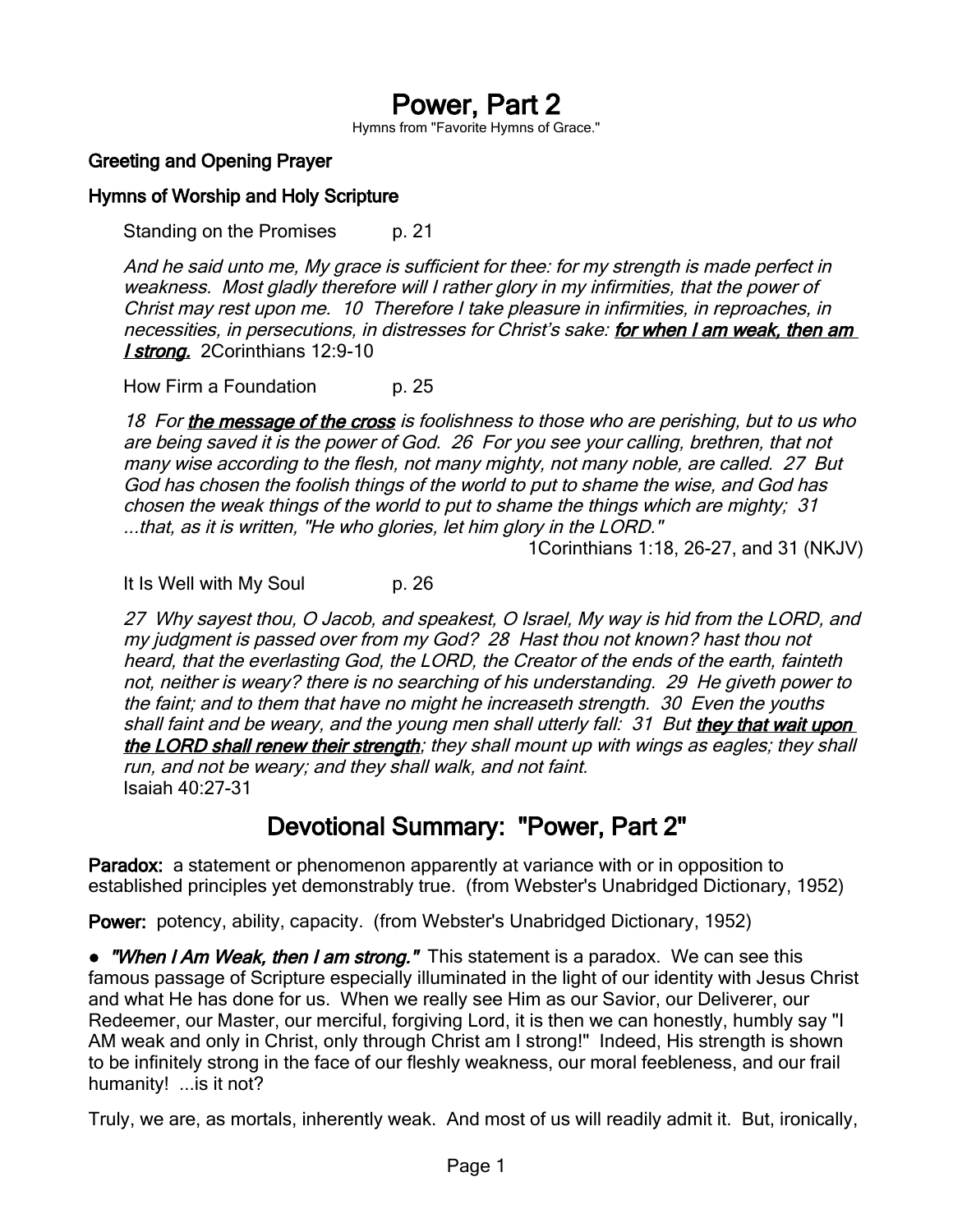as mortals, we are given typically to self-sufficiency, self-absorption, self-righteousness, selfsatisfaction, self-pity, self-love, self-exaltation, self-preservation, etc. When it comes to the imperfections of our moral performance, we chuckle and make excuses. We all are probably familiar with stretching the truth sometimes. ...harboring bad thoughts about another person. ...wanting things we should not have. ...enjoying a little gossip. ...blowing our own horn. ...being a little selfish. ...eating a little too much. ...wanting things done our way. ...getting even when someone hurts us...and on and on.

 But, when it comes to our "religion" we tend to puff ourselves up with pious pride and accusingly glare down our noses at the faults of others so we can see ourselves as selfjustified. We can always find someone who behaves worse than we do to compare ourselves to. Though conscious of our failings and our faults, we are naturally inclined to think of ourselves as jjjuuusssttt good enough to warrant God's acceptance. When we justify ourselves before God are we not blinded to the absoluteness of our own unworthiness? We are showing our ignorance and our presumption when we arrogantly appeal to God for His approval on the grounds of our human worthiness!

For all have sinned, and come short of the glory of God. Romans 3:23 (KJV)

Wherefore, as by one man sin entered into the world, and death by sin; and so death passed upon all men, for that all have sinned. Romans 5:12 (KJV)

For there is not a just man upon earth, that doeth good, and sinneth not. Ecclesiastes 7:20 (KJV)

#### O, how pregnant and ominous are the words of Holy Scripture! Again, listen to the word of God:

"God resists the proud but gives grace to the humble" ...the WEAK! ...the powerless! (James 4:6 and Proverbs 3:34)

• "The message of the cross." Christ died for you.

But God commendeth [demonstrates] his love toward us, in that, while we were yet sinners, Christ died for us. Romans 5:8 (KJV)

The Lord Jesus did for us what we could not do for ourselves. And, what He did is enough. We will never be good enough *on our own* to EARN a home in heaven. We do not have the power to save ourselves from pain, much less death, not to mention what happens after death.

#### For God so loved the world, that he gave his only begotten Son, that whosoever believeth in him should not perish, but have everlasting life. John 3:16 (KJV)

See here the simplicity of God's gift to you. Just believe. Just believe in Who Jesus said He was, and what He said He would do for you. No one else besides Jesus can save you, and certainly you should know by now that you cannot save yourself. All your good deeds; all your religious activity; all your money to charity; all your striving to do the right thing; all your excuses are useless. No! It is not complicated at all...just believe in Jesus Christ. This is the paradox of the Gospel – good works and self-effort will not save you – believing in Christ is the only answer.

And see also here in John 3:16 the gravity of God's grace: Eternal Life! Not just existence.